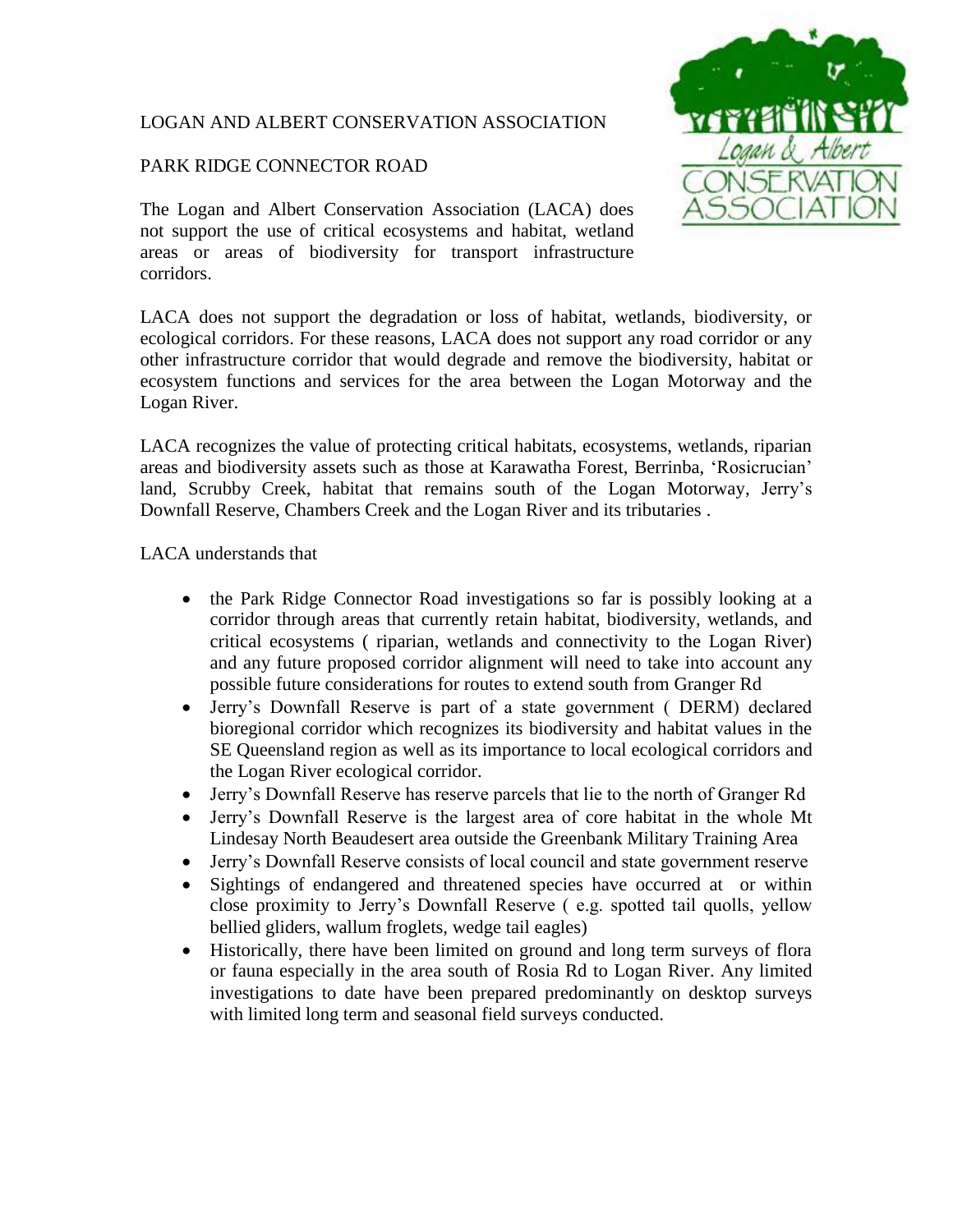LACA has been asked to prepare a list of values by 19 August 2011 to submit as part of the Community Reference Group Stakeholders discussions.

### VALUES

## **LACA recommend that the following values be included in the Park Ridge Connector Road Investigations** -

1. Protect and improve all wetlands

2. Provide and protect buffers to all wetland areas and areas of significance, such as Jerry's Downfall Reserve

3. Protect and improve water quality and riparian areas for all creeks and rivers

4. Protect and improve biodiversity ( including common species and endangered, vulnerable and threatened species) e.g. spotted tail quolls, koalas, reptiles, birds, mammals, flora

5. Protect and improve habitat connectivity ( including but not limited to state bioregional corridors, Logan River and its tributaries, other creek and river systems , wetlands, all fauna habitat , ensuring wetlands and waterways include dry land connectivity, upland to lowland connectivity, including regrowth and not of concern vegetation as well as of concern and not of concern vegetation )

6. Protect and improve ecosystem functions and services ( air quality, water quality, vegetation, remnant habitat, wetlands, etc)

7. Protect and improve all habitat values e.g. koala habitat

8. Protect and improve all landscape values

9. No increase in erosion or sediment – working towards reducing and having nil human activity caused erosion

10. Fauna and flora surveys to be conducted over different seasons and over longer time frames ( EVT and common species) e.g. quolls, koalas, gliders, glossy black cockatoos, powerful owls

11. Fauna and flora surveys will include recent field survey assessment that has been reviewed and updated prior to the finalization of any road design or road construction.

12. Any offsets should be provided locally to maximize consolidation of local and regional corridors , habitat connectivity and biodiversity

13. Any future proposed offset planting needs to be provided years in advance of any commencement of construction

14. Protect all conservation values and assets e.g. Jerry's Downfall Reserve

15. Protect and improve hydrological functions